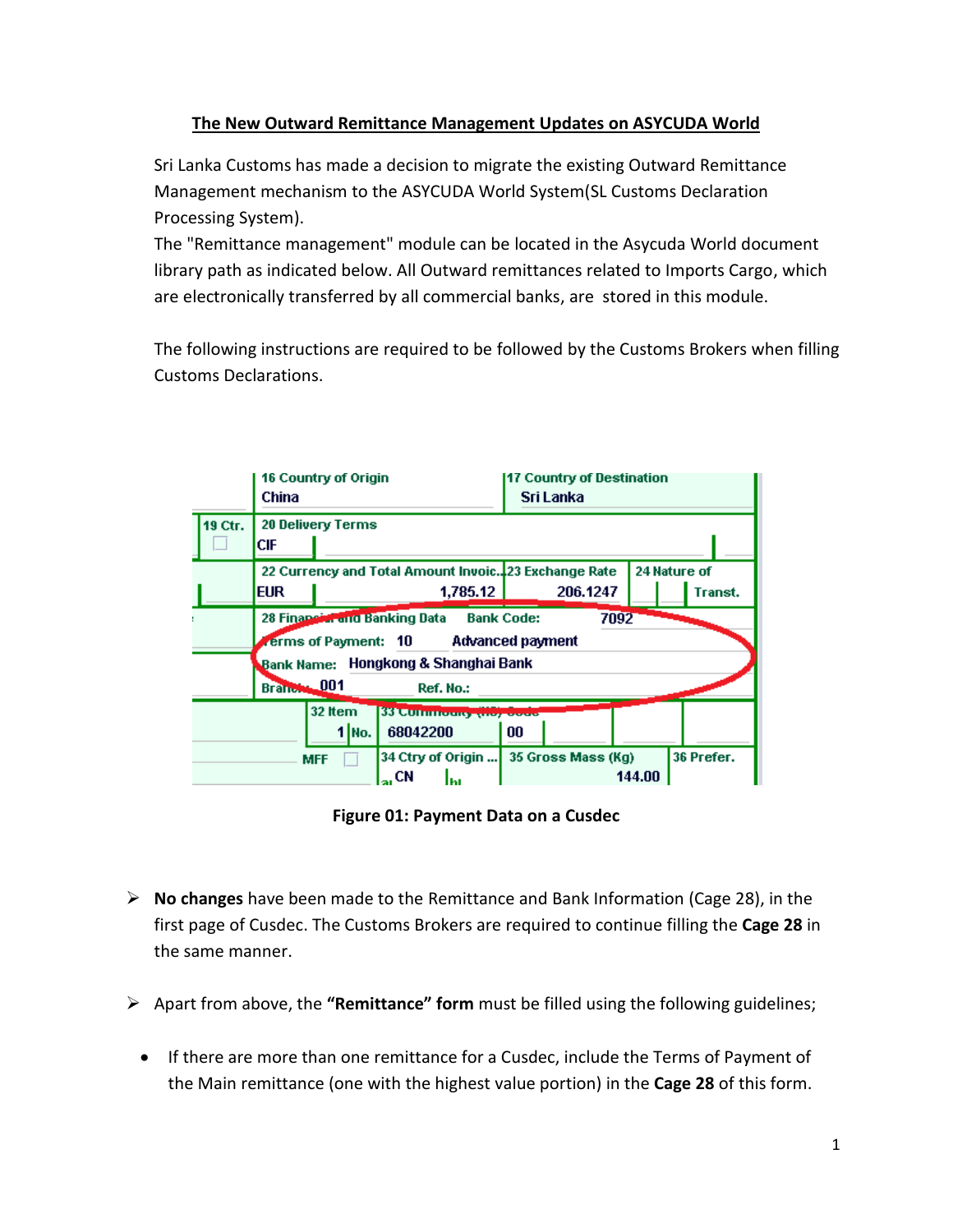Information of all the remittances related to a Cusdec must be included in the Remittance form using the **Remittance Tab**

 If the Shipment has any **Open Account Transaction**, then the Terms of Payment code is **70.** 

| E.g. . | Total Cusdec Value | $=$      | 14,000 USD |
|--------|--------------------|----------|------------|
|        | Open Account       | <b>=</b> | 6,000 USD  |
|        | Advanced payment   | and the  | 8,000 USD  |

When it is an Open Account Cusdec, the relevant **Open Account Code(70)** has to be entered in Cage 28.

When it is a NFE Basis Cusdec, the relevant **NFE Code(90)** has to be entered in Cage 28.

Use the **Remittance** tab on the Cusdec to move to the Remittance form (Figure 2).



**Figure 02: Remittance tab on Cusdec**

The following (figure 03) is the format of the **Remittance table/form** that is required to be filled. It must include all remittances of a given Cusdec.

| $\mathbb{E}$ | <b>Bank Code</b> | Bank Name. | TOP | TOP description | Reference |           |  | Currency | <b>Selected Amount</b><br><b>Balance</b> |
|--------------|------------------|------------|-----|-----------------|-----------|-----------|--|----------|------------------------------------------|
|              | <b>Bank Code</b> | Bank Name. |     | Ref             | TOP       | TOP Desc. |  | Currency | Amount                                   |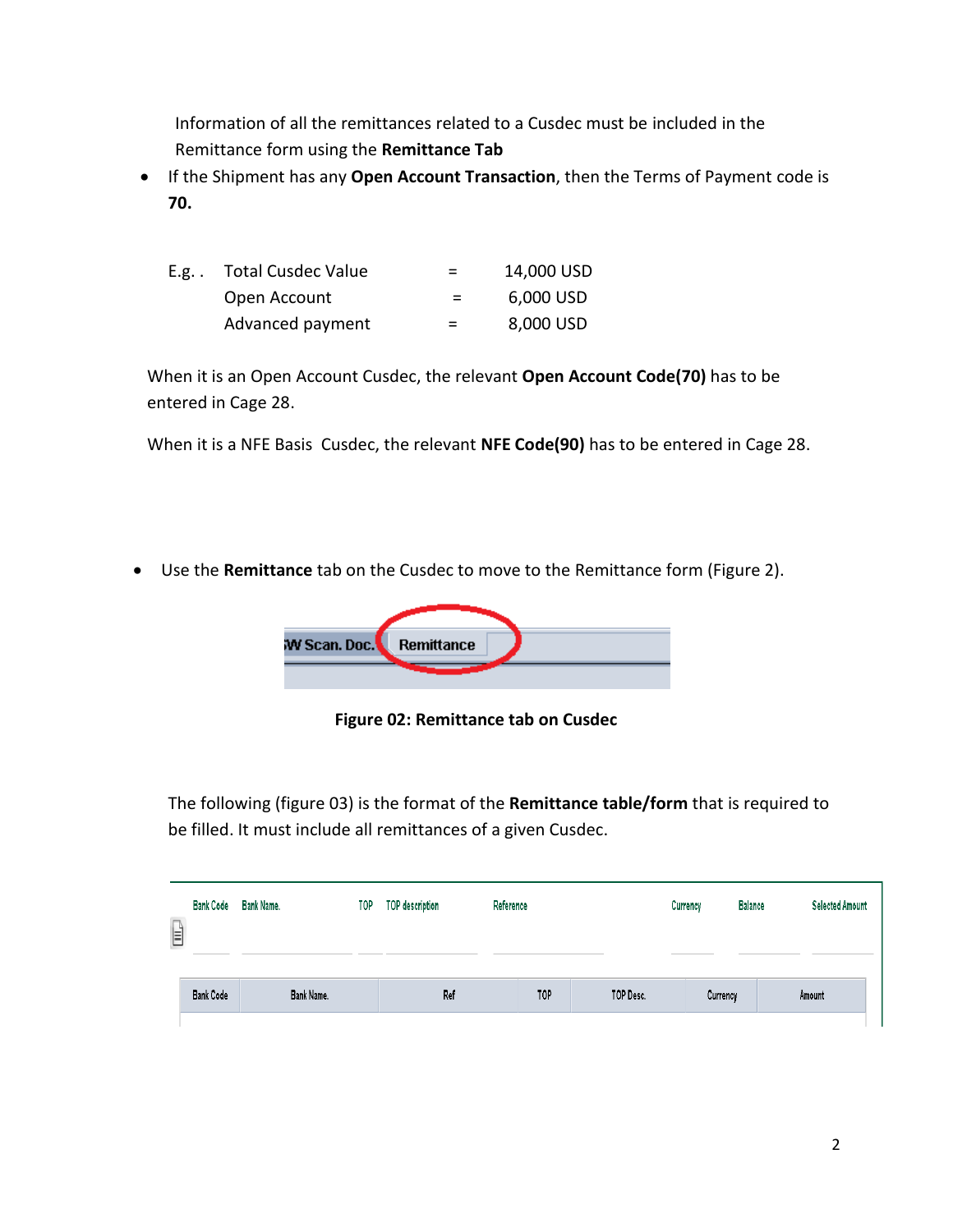**Figure 03: Filling Data on Remittance table/form.**

If the remittance form is unfilled the following **error message** will be displayed (figure 04).



**Figure 04: Error message shown if the Remittance table is empty.**

 When remittance is not found in the Remittance Management System (RMS) ,, the following error message will appear on screen (figure 05).

| $\begin{tabular}{ c c } \hline \quad \quad & \quad \quad & \quad \quad \\ \hline \quad \quad & \quad \quad & \quad \quad \\ \hline \end{tabular}$ | <b>Bank Code</b><br>7010              | Bank Name.<br>Bank of Ceylon | TOP | <b>TOP description</b> | Reference<br>BTD/S0511151 |          | <b>Balance</b><br>Currency | Remittance doesn't exist<br>7010 BTD/S0511151 |
|---------------------------------------------------------------------------------------------------------------------------------------------------|---------------------------------------|------------------------------|-----|------------------------|---------------------------|----------|----------------------------|-----------------------------------------------|
|                                                                                                                                                   | <b>Bank Code</b><br>Bank Name.<br>Ref |                              |     | TOP                    | TOP Desc.                 | Currency | Amount                     |                                               |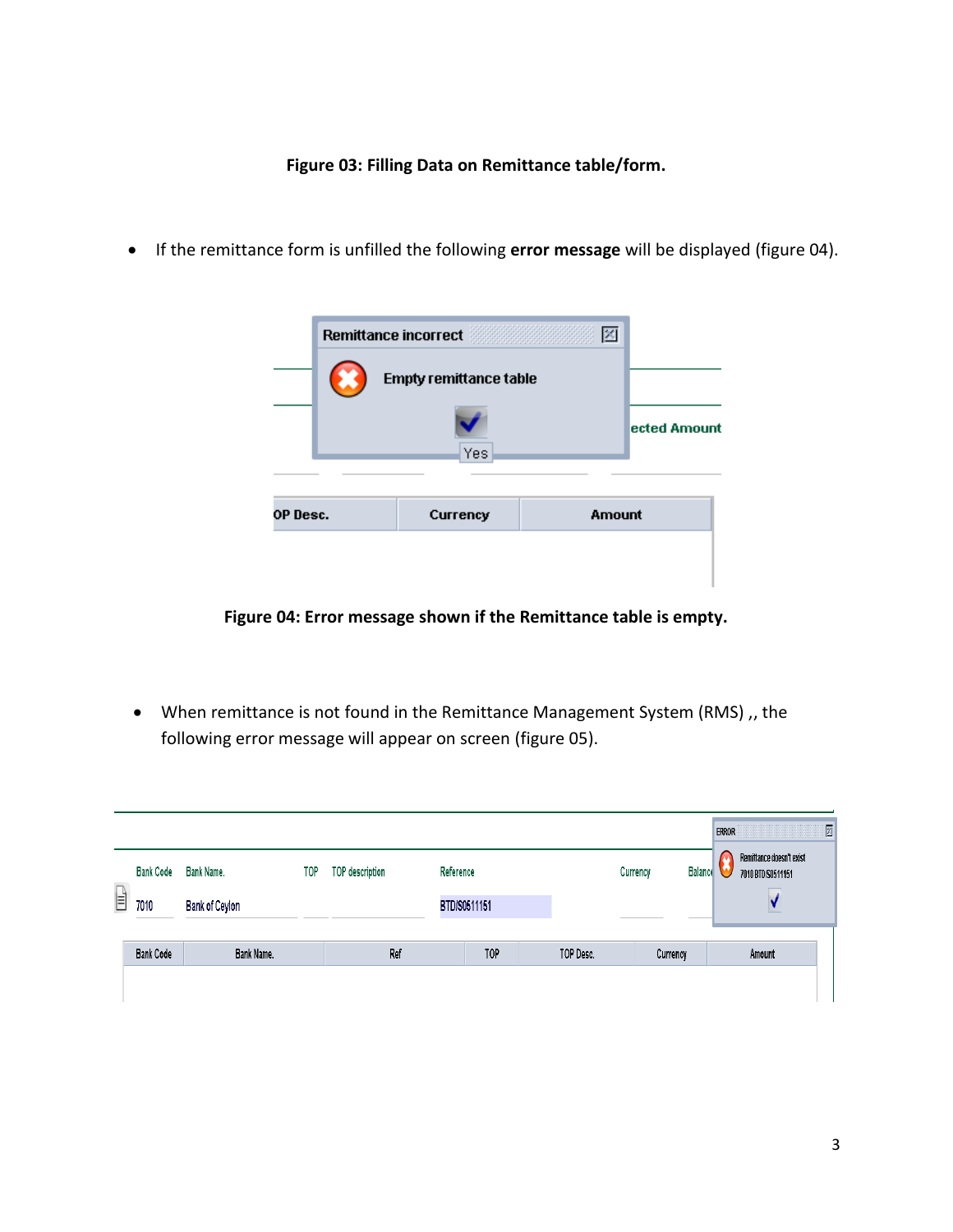

**Figure 05: Error message shown if the Remittance is not found on AsyCuda System.**

- If the remittance is available in the **AsyCuda World Remittance System(RMS)**, once the bank Code and the reference No are entered, the relevant amounts will be filled automatically (figure 06).
- once the bank Code (9999) and the Terms of Payment (70) are entered, the relevant amounts will be filled automatically for Open Account Remittances (figure 06).
- once the bank Code (9999) and the Terms of Payment (90) are entered, the relevant amounts will be filled automatically for NFE Basis Remittances (figure 06).

|   | <b>Bank Code</b> | Bank Name.           | <b>TOP</b> | <b>TOP</b> description                 | Reference |           |            | Currency | <b>Balance</b> |  | <b>Selected Amount</b> |  |
|---|------------------|----------------------|------------|----------------------------------------|-----------|-----------|------------|----------|----------------|--|------------------------|--|
| Ê | 7010             | Bank of Ceylon<br>35 |            | BTD/S051115<br>Documents against payme |           |           | <b>USD</b> |          | 34,070.00      |  | 34,070.00              |  |
|   | <b>Bank Code</b> | Bank Name.           |            | TOP<br>Ref                             |           | TOP Desc. | Currency   |          | Amount         |  |                        |  |
|   |                  |                      |            |                                        |           |           |            |          |                |  |                        |  |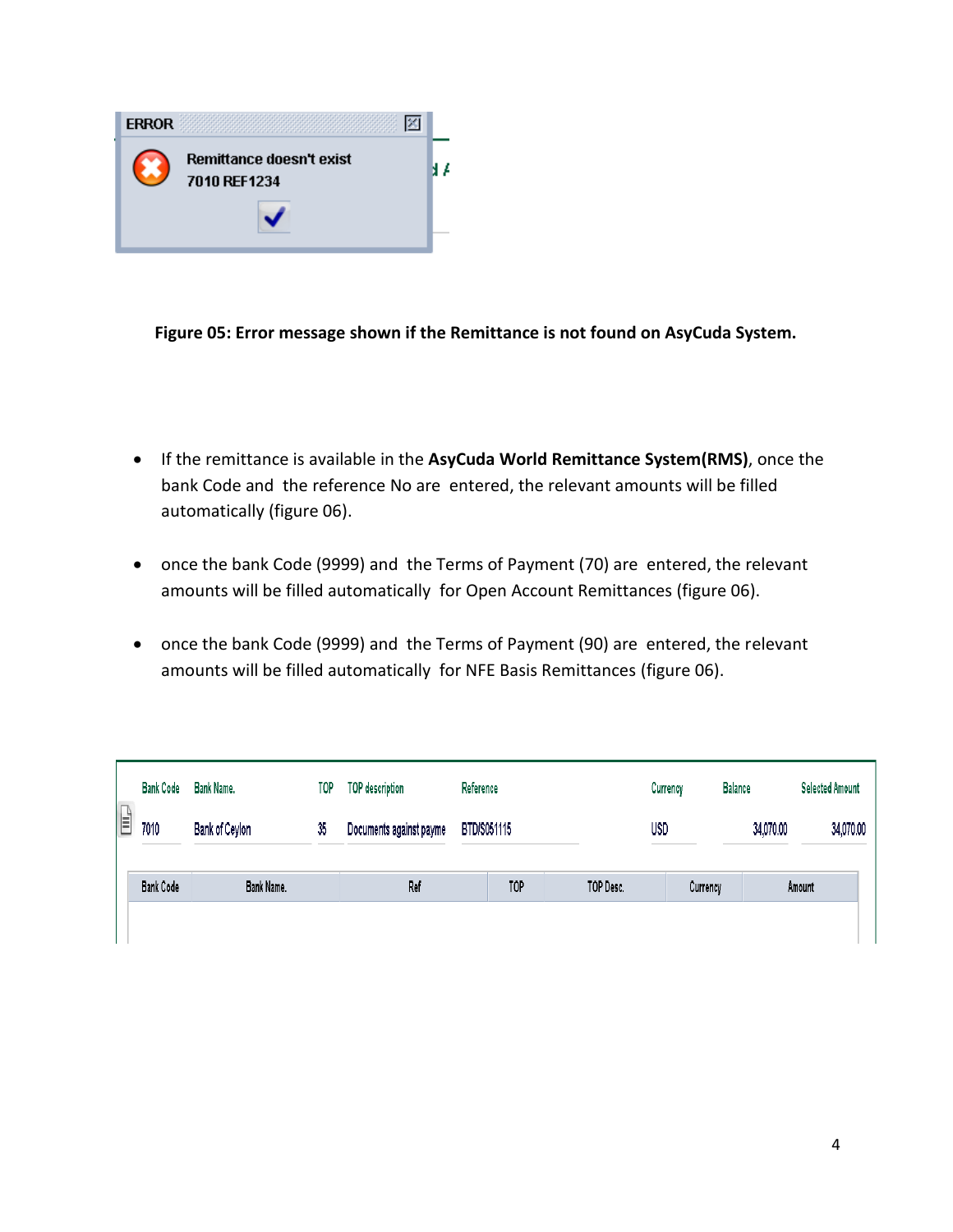|    | <b>Bank Code</b> | Bank Name.                   | TOP            | <b>TOP description</b>    | Reference    |     |           |            | Currency   | <b>Balance</b> | <b>Selected Amount</b> |
|----|------------------|------------------------------|----------------|---------------------------|--------------|-----|-----------|------------|------------|----------------|------------------------|
| Ê  | 9999             | Other banks (not registered) | 70             | Open Account<br>$\nabla$  | OPEN ACCOUNT |     |           |            | <b>EUR</b> |                | 50,500.00              |
|    | <b>Bank Code</b> | Bank Name.                   |                | Ref                       |              | TOP |           | TOP Desc.  | Currency   |                | Amount                 |
|    | <b>Bank Code</b> | <b>Bank Name.</b>            | <b>TOP</b>     | <b>TOP</b> description    | Reference    |     |           |            | Currency   | <b>Balance</b> | <b>Selected Amount</b> |
| ĒΡ | 9999             | Other banks (not registered) | 90<br>$\nabla$ | No foreign Exchange invol | <b>NFE</b>   |     |           | <b>EUR</b> |            | 50,500.00      | 50,500.00              |
|    | <b>Bank Code</b> | Bank Name.                   |                | Ref                       |              | TOP | TOP Desc. |            | Currency   |                | Amount                 |

**Figure 06: Correctly filled Remittance Reference data.**

You may update the **Selected Amount** field according to your Cusdec.



**Figure 07: Selected amount by the Remittance.**

 Once all information is correctly entered, press the **Add** button to send the amounts to Remittance Table (figure 08).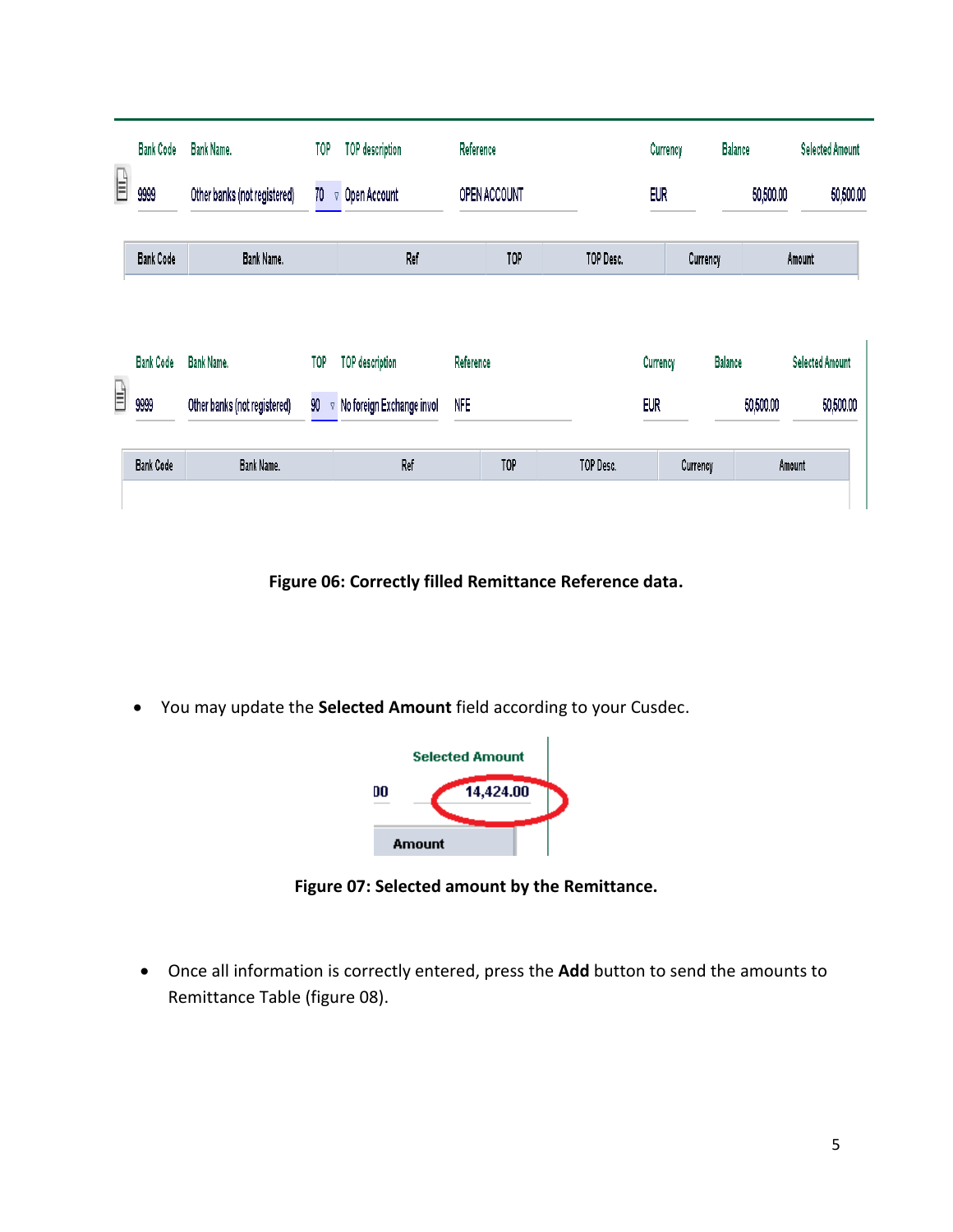

**Figure 08: Add button on the Remittance Table.**

Entered data will be shown as below (figure 09).

| <b>Bank Code</b> | Bank Name.     | <b>Branch Code</b> | Ref              | <b>TOP</b> | TOP Desc.                       | Currency | Amount  |
|------------------|----------------|--------------------|------------------|------------|---------------------------------|----------|---------|
| 7010             | Bank of Ceylon | 001                | <b>COUSD2174</b> | 61         | L/C;Irrevokable cnfmd.sight USD |          | 14424.0 |
|                  |                |                    |                  |            |                                 |          |         |
|                  |                |                    |                  |            |                                 |          |         |
|                  |                |                    |                  |            |                                 |          |         |
|                  |                |                    |                  |            |                                 |          |         |

**Figure 09: Correctly entered data on Remittance table.**

- The **Currency code** and the **Total Amount Invoiced** in Cage 22 of Cusdec must be same as that in the Remittance table, else errors shown on Figures 10 and 11 will be displayed.
- In the event when there is more than one remittance (**multiple remittances**) in the Remittance Table, all should have the same currency code. The total invoiced amount entered in Cage 22 must be the total value (the sum) of the Amounts in the Remittance Table.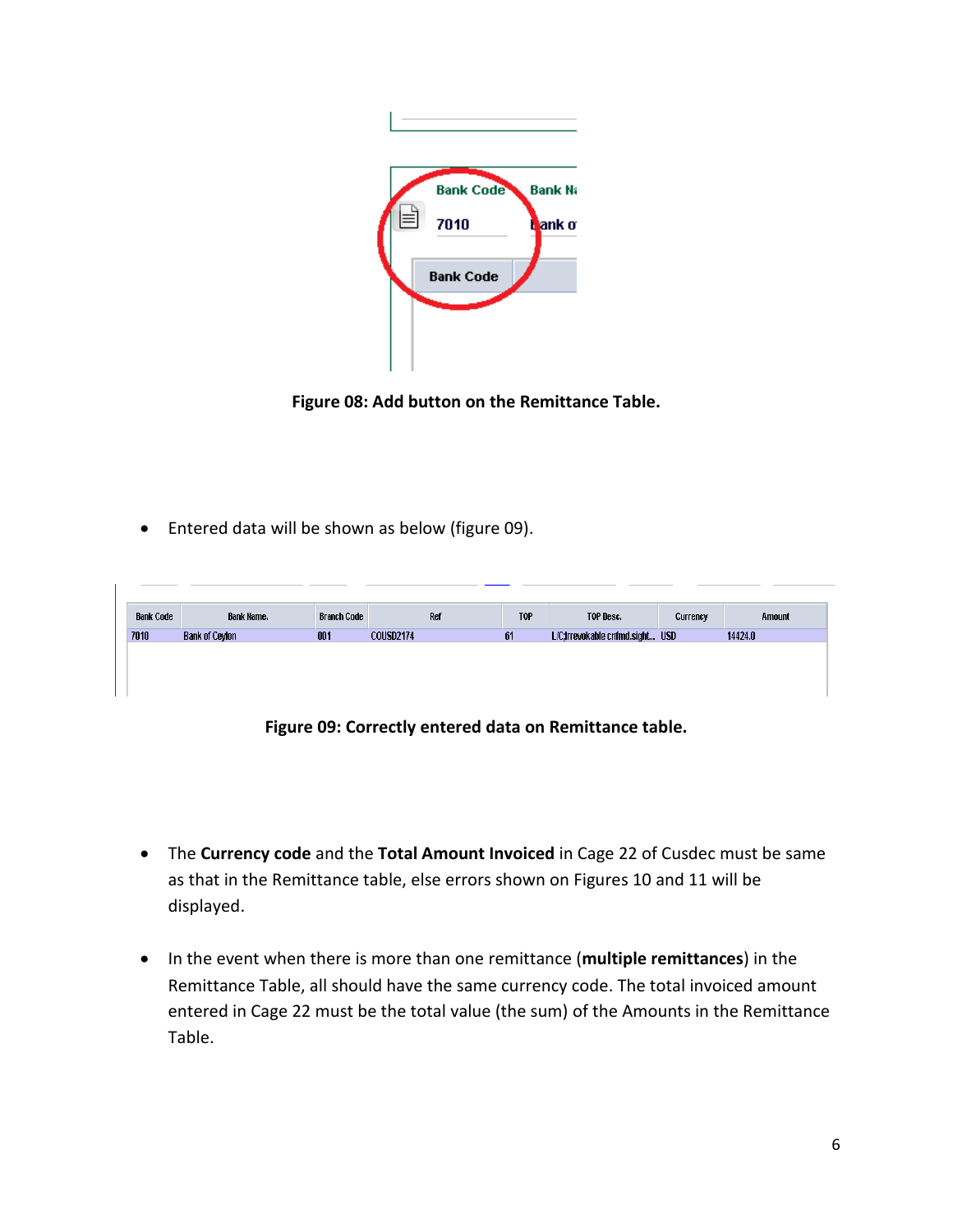|     |                                            | Remittance Tab does have an Open Account Entry but Cusdec is not a open Acco [2]<br>Different Currency Codes in Remittance Tab and Cusdec !!!!!!!!USD Vs. EUR |          |        |  |  |  |  |  |  |  |
|-----|--------------------------------------------|---------------------------------------------------------------------------------------------------------------------------------------------------------------|----------|--------|--|--|--|--|--|--|--|
|     | hunt<br>Yes                                |                                                                                                                                                               |          |        |  |  |  |  |  |  |  |
|     | <b>TOP</b>                                 | TOP Desc.                                                                                                                                                     | Currency | Amount |  |  |  |  |  |  |  |
| -61 | L/C;Irrevokable cnfmd.sight USD<br>14424.0 |                                                                                                                                                               |          |        |  |  |  |  |  |  |  |

**Figure 10: Error shown when there is a mismatch with Currency Code.**



**Figure 11: Error shown when there is a mismatch with the amount.**

- $\triangleright$  Please note that you are able to use following options, to change information as needed.
	- View
	- Update
	- Delete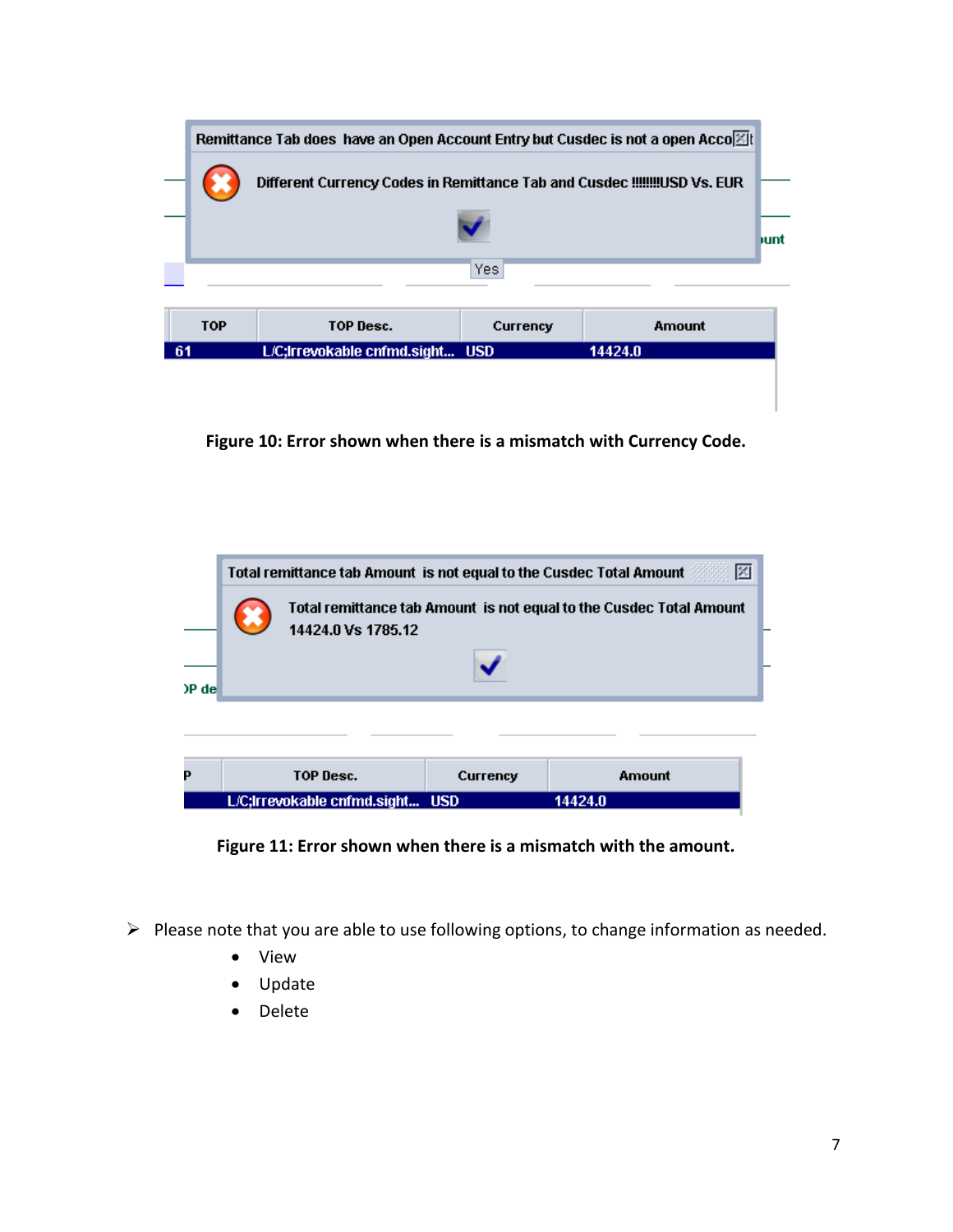Select by moving the cursor on to the relevant remittance record in the Remittance Table and then clicking the right mouse key. The possible options will appear on the screen **(Figure 12)**.

| ГОР |             | TOP Desc.     |           | Currency |         | Amo |
|-----|-------------|---------------|-----------|----------|---------|-----|
|     | L/C;Irrevol | <b>Delete</b> | sight USD |          | 14424.0 |     |
|     |             | View          |           |          |         |     |
|     |             | <b>Update</b> |           |          |         |     |

 $\sim$ 

**Figure 12: Different options available under a remittance record.**

| -Bank Details-<br><b>Bank Code</b>  |                  | 7010<br><b>Bank of Ceylon</b> | <b>Reference Number</b>    |                         | SLCUSTOMS1234             |
|-------------------------------------|------------------|-------------------------------|----------------------------|-------------------------|---------------------------|
| <b>Branch Code</b>                  |                  | 001                           | <b>L/C Number</b>          |                         | <b>LC/SLC1234</b>         |
| -Remittance Details-                |                  |                               |                            |                         |                           |
| <b>Initial amount</b>               |                  | <b>Written-off amount</b>     |                            |                         | <b>Balance amount</b>     |
|                                     |                  | 1,000.00                      | 0.00                       |                         | 1,000.00                  |
| <b>Beneficiary Details-</b>         |                  |                               | <b>Importer Details</b>    |                         |                           |
| <b>Name</b>                         |                  | <b>ABC COMPANY LIMITED</b>    | <b>Name</b>                | <b>SL Customs</b>       |                           |
| <b>Address</b>                      |                  | 140, Mahathma Gandhi Road     | <b>Address</b>             |                         | 40 Main Street Colombo 11 |
|                                     | <b>Bangalore</b> |                               |                            |                         |                           |
|                                     |                  |                               |                            |                         |                           |
| Country                             | <b>INDIA</b>     |                               | <b>TIN</b>                 | 1234567897000           |                           |
|                                     |                  |                               | NIC/CR/BR                  |                         |                           |
|                                     |                  |                               |                            |                         |                           |
| -Other Details-<br><b>Curr Code</b> | <b>USD</b>       | <b>United States Dollar</b>   | <b>ECA</b>                 | $\overline{\mathbf{v}}$ |                           |
|                                     |                  |                               |                            |                         |                           |
| <b>TOP</b>                          | 10               | <b>Advanced payment</b>       | <b>FEP</b>                 | $\overline{\mathbf{r}}$ |                           |
| <b>TOD</b>                          | CIF              | Cost, insurance and freight   | <b>Trans. Date</b>         | 02/08/2021              |                           |
| <b>Goods Description</b>            |                  |                               | L/C Date                   | 02/08/2021              |                           |
|                                     |                  |                               | L/C Expiry Date 30/04/2022 |                         |                           |

**Figure 12: Remittance e-Document for View option.**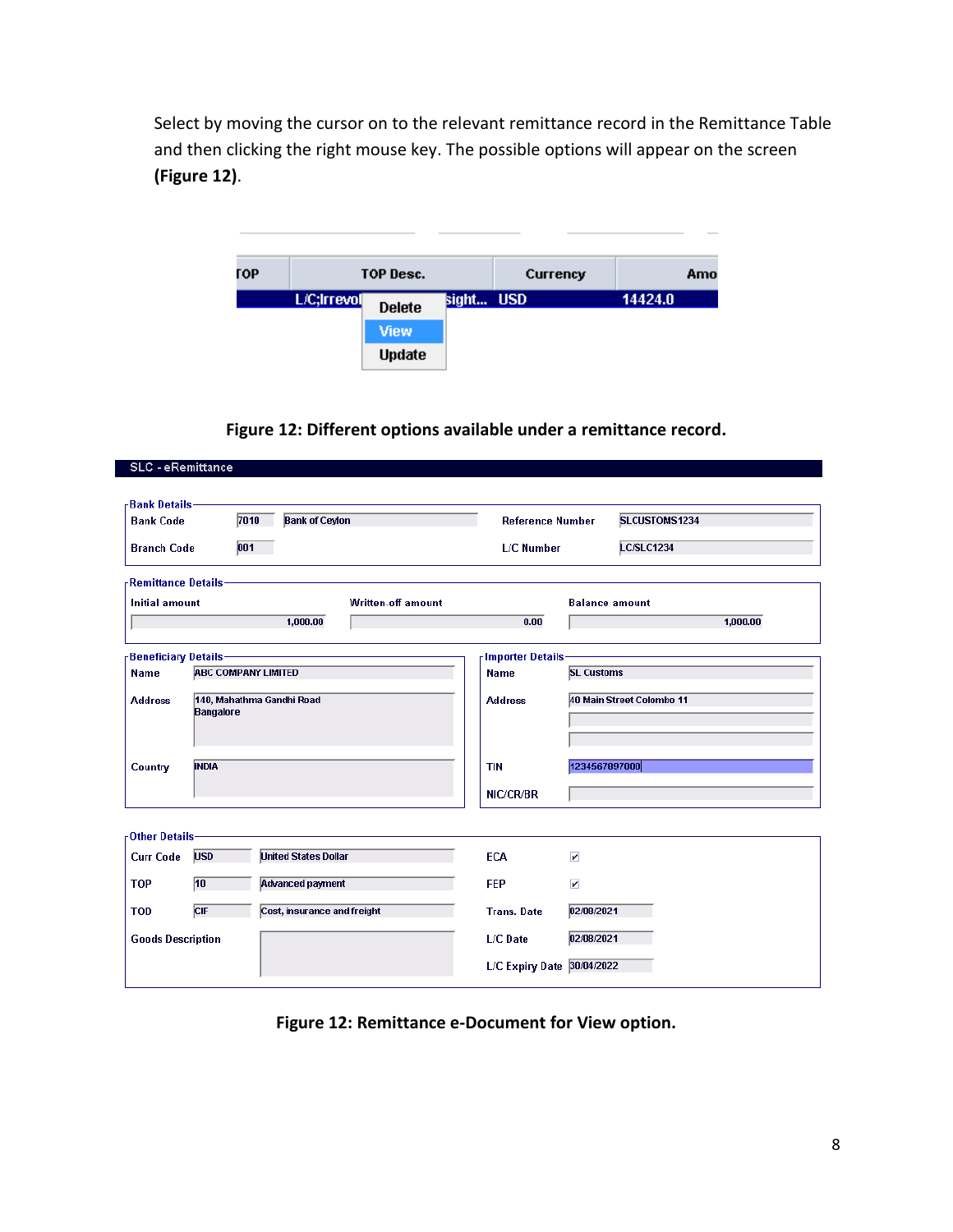$\triangleright$  The system does not permit to enter a value which exceeds the available balance of the Remittance Record (figure 13).

|      | Amount is greater than Balance Amount |           | 図                                     |
|------|---------------------------------------|-----------|---------------------------------------|
|      |                                       |           | Amount is greater than Balance Amount |
|      |                                       |           |                                       |
| reri |                                       |           |                                       |
| r    |                                       | 14,424.00 | 15,000                                |
|      | Currency                              |           | Amount                                |
| ht   | <b>USD</b>                            | 14424.0   |                                       |

#### **Figure 13: Error message shown when the value is greater than the available balance.**

 Similarly, the system does not permit to enter a value which is less than the available balance (figure 14).

|   | 1040552307000    |                                                                           |            |                      |     |                                                                                                            |      |                  |                                                                                 |            |       |                      |
|---|------------------|---------------------------------------------------------------------------|------------|----------------------|-----|------------------------------------------------------------------------------------------------------------|------|------------------|---------------------------------------------------------------------------------|------------|-------|----------------------|
|   | COLOMBO 02.      | RENUKA SHIPPING & TRAVEL (PVT) LTD<br>RENUKA GROUP, 69, SRI JINARATANA RD |            |                      |     | Not Enough Remittance Amount                                                                               |      |                  | Balance Remittance Amount of 7056 TRV/TT/21/17599 is not Enough for this cusdec | 図          |       |                      |
|   |                  |                                                                           |            |                      |     | Total written off Cusdecs Remitance Amount (Including This Cusdec) 1000.0 > Initial Remitance Amount 544.0 |      |                  |                                                                                 |            |       |                      |
|   |                  |                                                                           |            |                      |     |                                                                                                            |      |                  |                                                                                 |            |       |                      |
|   | <b>Bank Code</b> | Bank Name.                                                                | <b>TOP</b> | <b>TOP descripti</b> |     |                                                                                                            |      |                  |                                                                                 |            | Þе    | <b>Selected Amor</b> |
| e |                  |                                                                           |            |                      |     |                                                                                                            |      |                  |                                                                                 |            |       |                      |
|   | <b>Bank Code</b> | Bank Name.                                                                |            |                      | Ref |                                                                                                            | TOP. |                  | TOP Desc.                                                                       | Currency   |       | Amount               |
|   | 7056             | <b>Bank of Ceylon</b>                                                     |            | TRV/TT/21/17599      |     |                                                                                                            | 10   | Advanced payment |                                                                                 | <b>USD</b> | 1000  |                      |
|   | 9999             | Other banks (not registered)                                              |            | OPEN ACCOUNT         |     |                                                                                                            | 70   | Open Account     |                                                                                 | <b>USD</b> | 500.0 |                      |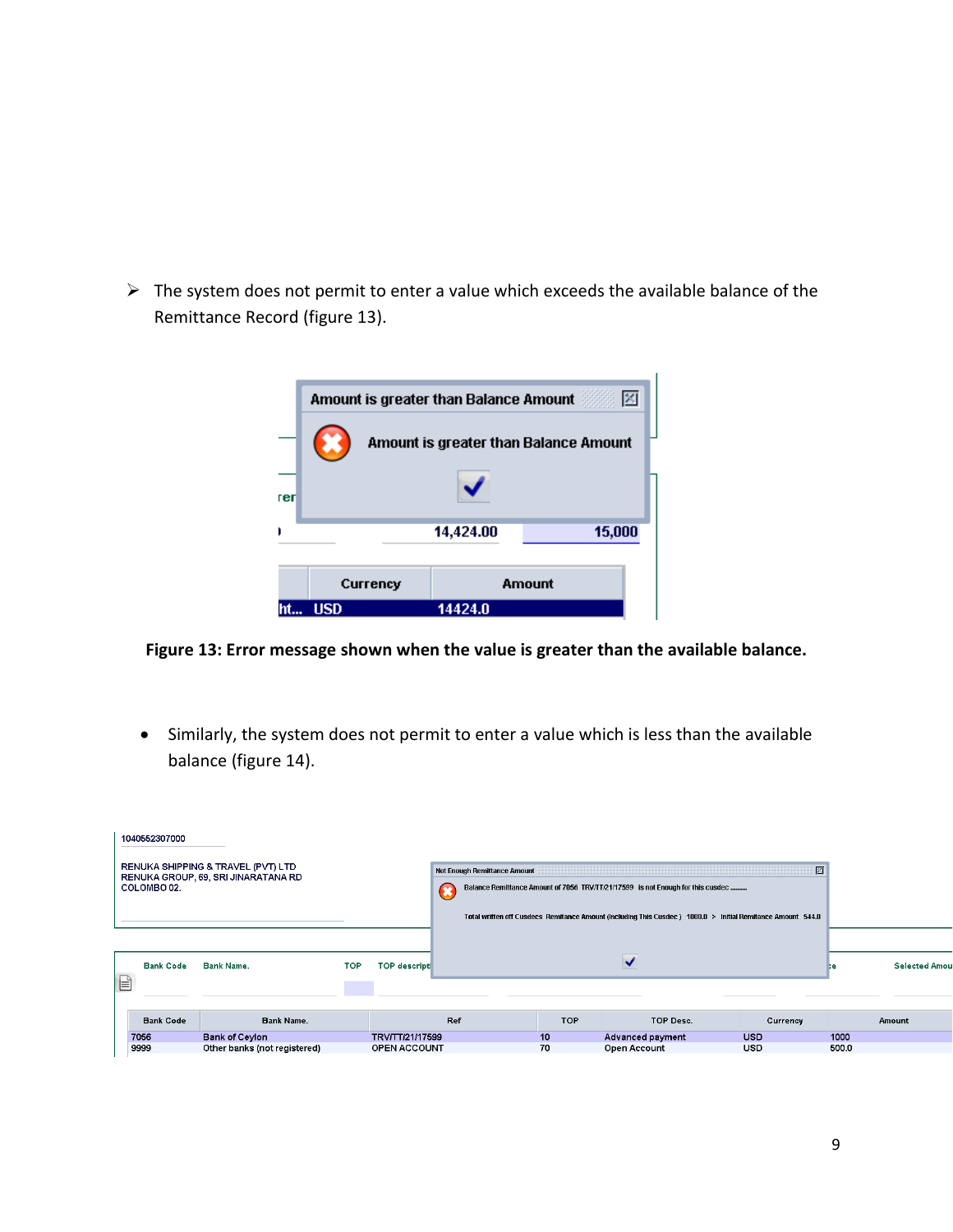

**Figure 14: Error shown when the Amount is lower than the Balance Amount.**

## **Sample Remittance Table entries:**

1. NFE and OPEN Account Cusdec (figure 15),

- Total Amount Invoiced (Cage 22) **USD 50500**
- Terms of Payment (Cage 28) **70**

| <b>Bank Code</b> | Bank Name.<br>TOP            | TOP description | Reference |                              | <b>Balance</b><br>Currency | <b>Selected Amount</b> |
|------------------|------------------------------|-----------------|-----------|------------------------------|----------------------------|------------------------|
| <b>Bank Code</b> | Bank Name.                   | Ref             | TOP       | TOP Desc.                    | Currency                   | Amount                 |
| 9999             | Other banks (not registered) | OPEN ACCOUNT    | 70        | Open Account                 | <b>USD</b>                 | 500.0                  |
| 9999             | Other banks (not registered) | <b>NFE</b>      | 90        | No foreign Exchange involved | <b>USD</b>                 | 50000                  |

**Figure 15: Sample Remittance tab - NFE and OPEN Account.**

2. LC Cusdec (figure 16),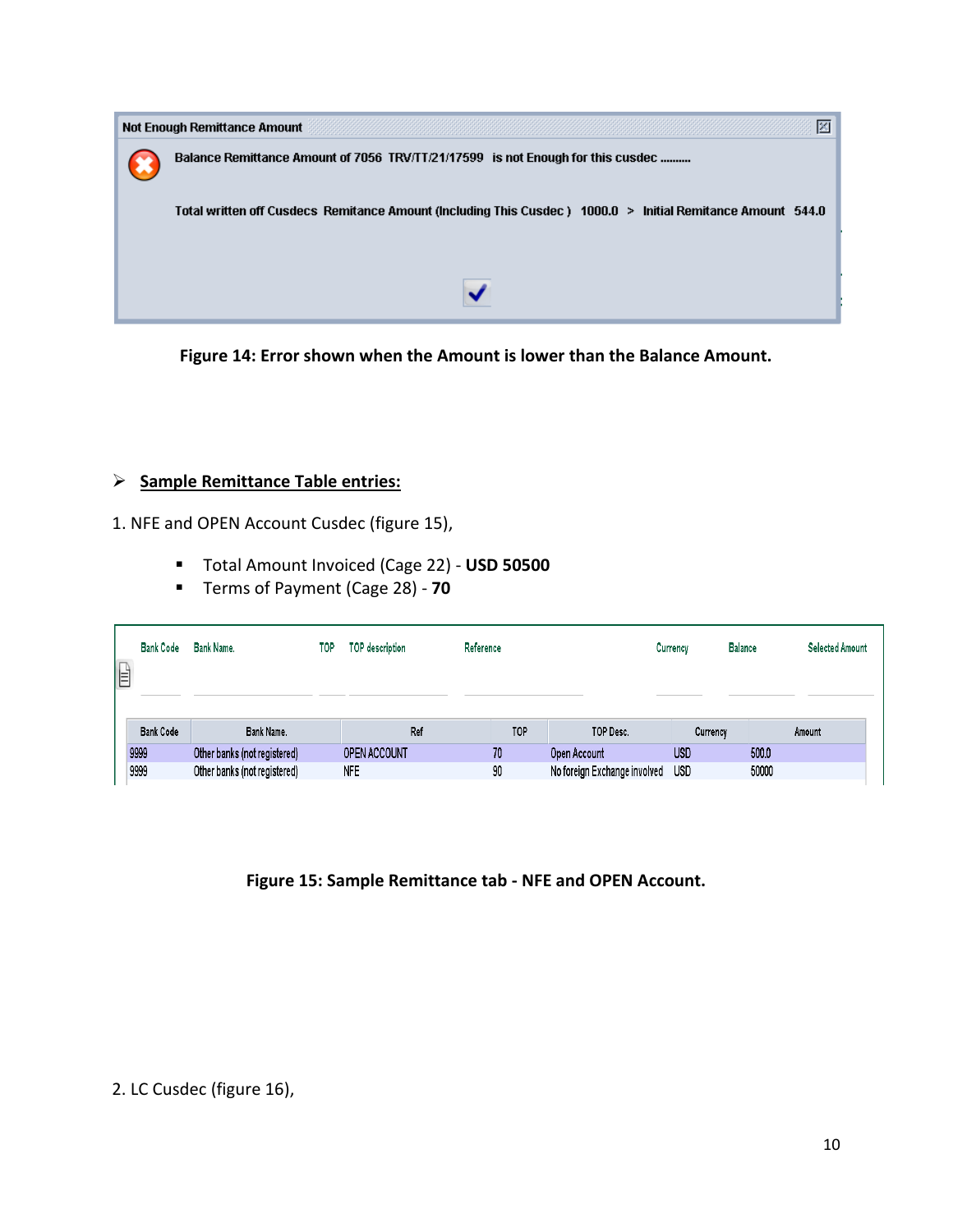- Total amount invoiced (Cage 22) **USD 13,500**
- Terms of Payment (Cage 28) **61**

| <b>Bank Code</b> | Bank Name.     | Re          | TOP | TOP Desc.                   | Currency   | Amount  |
|------------------|----------------|-------------|-----|-----------------------------|------------|---------|
| 7010             | Bank of Ceylon | USD/21/0270 | 01  | C:Irrevokable cnfmd.sight d | <b>USD</b> | 13050.0 |

#### **Figure 16: Sample Remittance tab – L/C.**

- 3. Open Account and Advanced Payment (figure 17),
	- Total amount invoiced (Cage 22) **USD 51,000**
	- Terms of Payment (Cage 28) **70**

| <b>Bank Code</b> | Bank Name.                   | Re                  | TOP | TOP Desc.        | Currency | Amount |
|------------------|------------------------------|---------------------|-----|------------------|----------|--------|
| 7056             | Commercial Bank              | TRV/TT/21/17599     |     | Advanced payment | use      | 500    |
| 9999             | Other banks (not registered) | <b>OPEN ACCOUNT</b> | 70  | Open Account     | use      | 50500  |

#### **Figure 17: Sample Remittance tab - Open Account and Advanced Payment.**

- 4. NFE and Advanced Payment Cusdec (figure 18),
	- Total amount invoiced (Cage 22) **USD 51, 500**
	- Terms of Payment (Cage 28) **90**

Total Cusdec Value USD 500 (In Cage 22), Terms of Payment 90 (In Cage 28)

| <b>Bank Code</b> | Bank Name.                   | Ref             | TOP | TOP Desc.                    | Currency   | Amount |
|------------------|------------------------------|-----------------|-----|------------------------------|------------|--------|
| 7056             | <b>Commercial Bank</b>       | TRV/TT/21/17599 | 10  | Advanced payment             | <b>USL</b> | 500    |
| 9999             | Other banks (not registered) | <b>NFE</b>      | 90  | No foreign Exchange involved | <b>USD</b> | 50000  |
|                  |                              |                 |     |                              |            |        |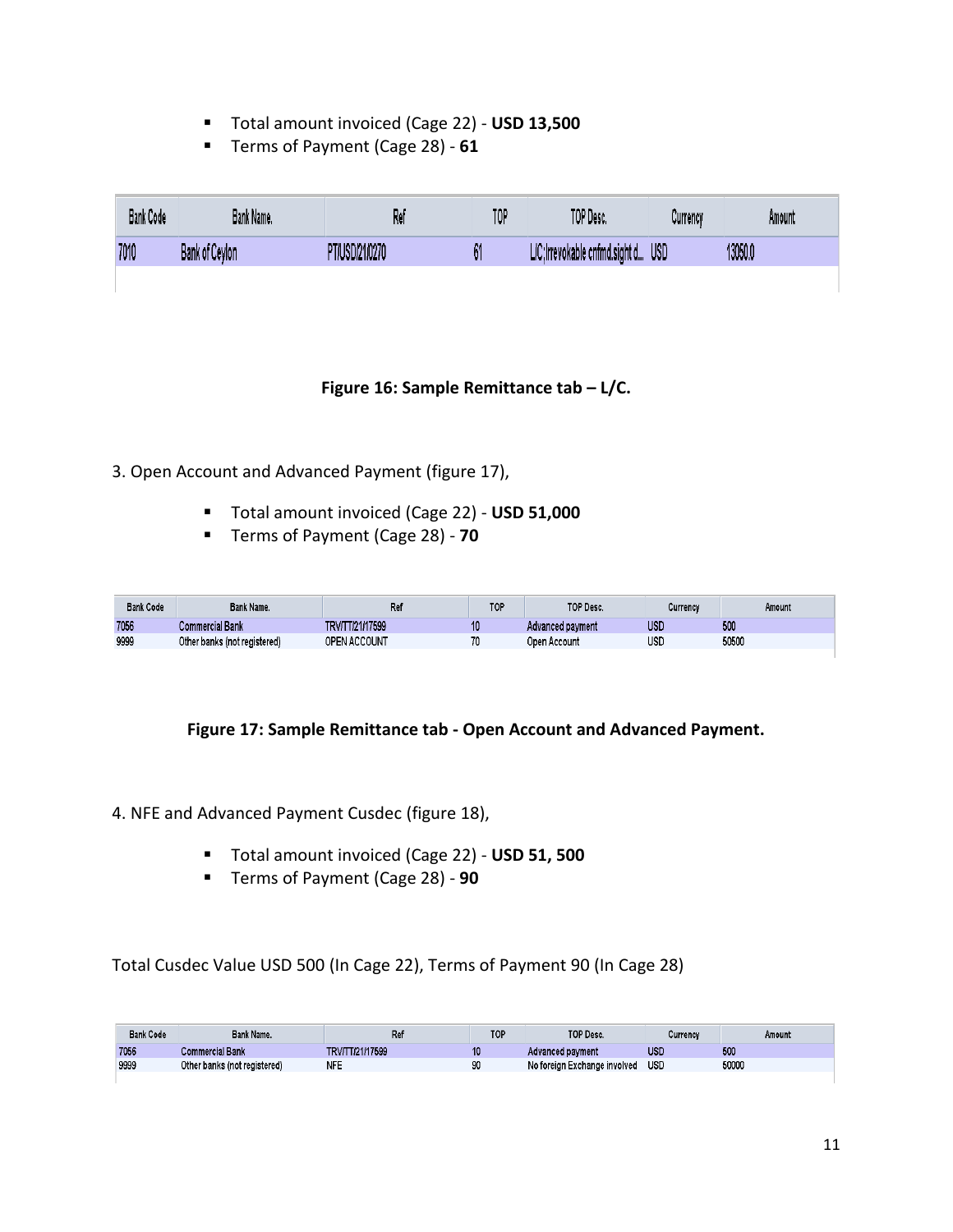### **Figure 18: Sample Remittance tab - NFE and Advanced Payment.**

### 5. Open Account Cusdec (figure 19)

- Total amount invoiced (Cage 22) **USD 50,500**
- Terms of Payment (Cage 28) **70**

Total Cusdec Value USD 50500 (In Cage 22), Terms of Payment 70 (In Cage 28)

| <b>Bank Code</b> | Bank Name.                         | יי<br>LG.              | <b>TOI</b><br>. . | TOP Desc.    | Currency | Amount  |
|------------------|------------------------------------|------------------------|-------------------|--------------|----------|---------|
| 9999             | Other<br>r banks (not registered). | \CCOUNT<br><b>OPEN</b> | 70                | Doen Account | USD      | 50500.0 |

#### **Figure 19: Sample Remittance tab - Open Account.**

#### **Inquiry Facility for Customs Brokers:**

1. Remittance Checking facility.

- Place the cursor on **Reports** and right click to show the drop-down menu(figure 20).

- Select **Report** option.



**Figure 20: Remittance Checking Facility for Customs Brokers.**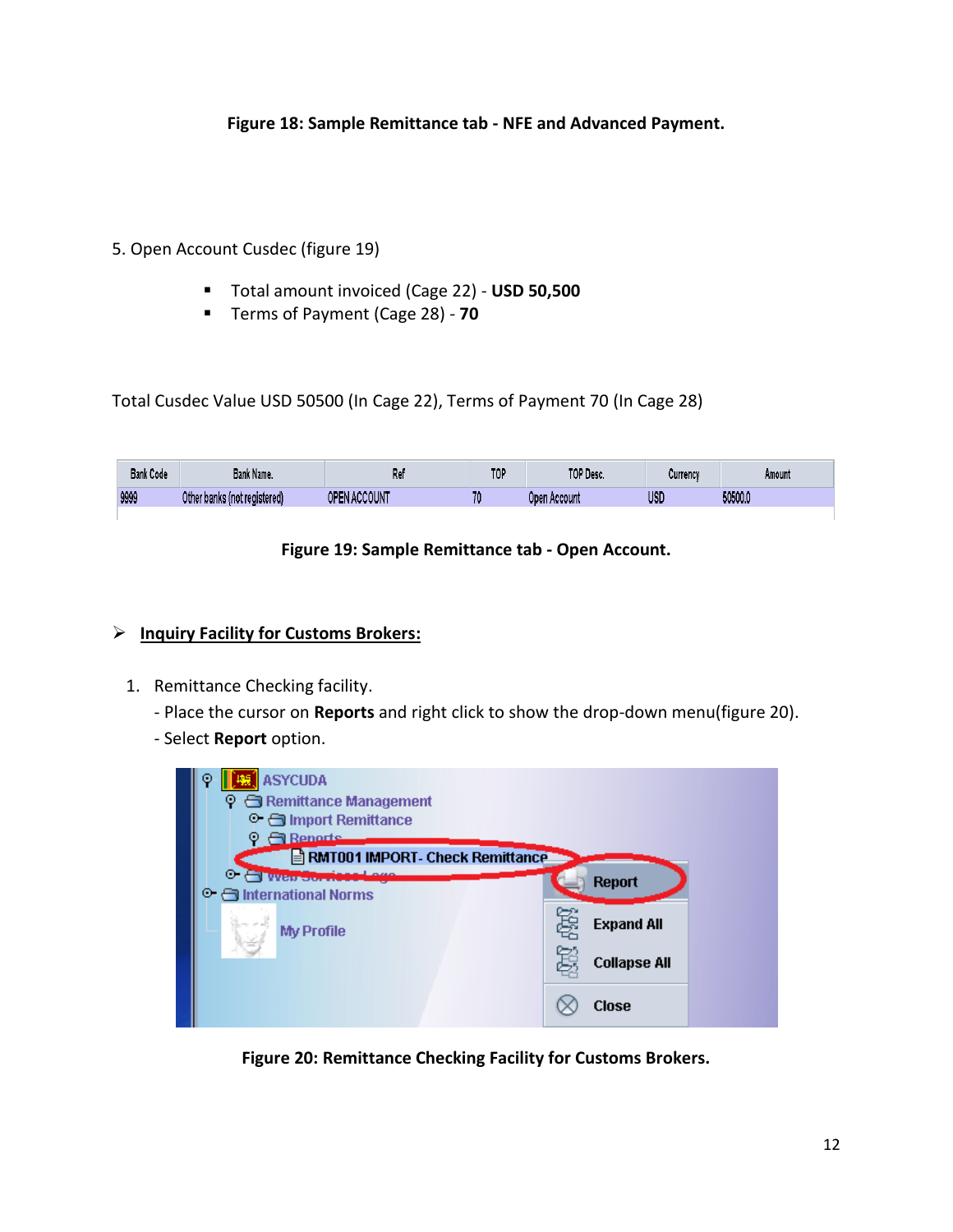The following will appear (figure 21).

- Fill-in the information (Bank code and Bank Ref.)
- Submit to obtain the Remittance details
- Remittance data will be shown in a pdf output

| <b>Bank Code</b><br>7010 |  |  |
|--------------------------|--|--|
| <b>Bank Ref</b>          |  |  |
| PT/USD/21/0270           |  |  |

**Figure 21: Filling Data on Remittance Check Cage**